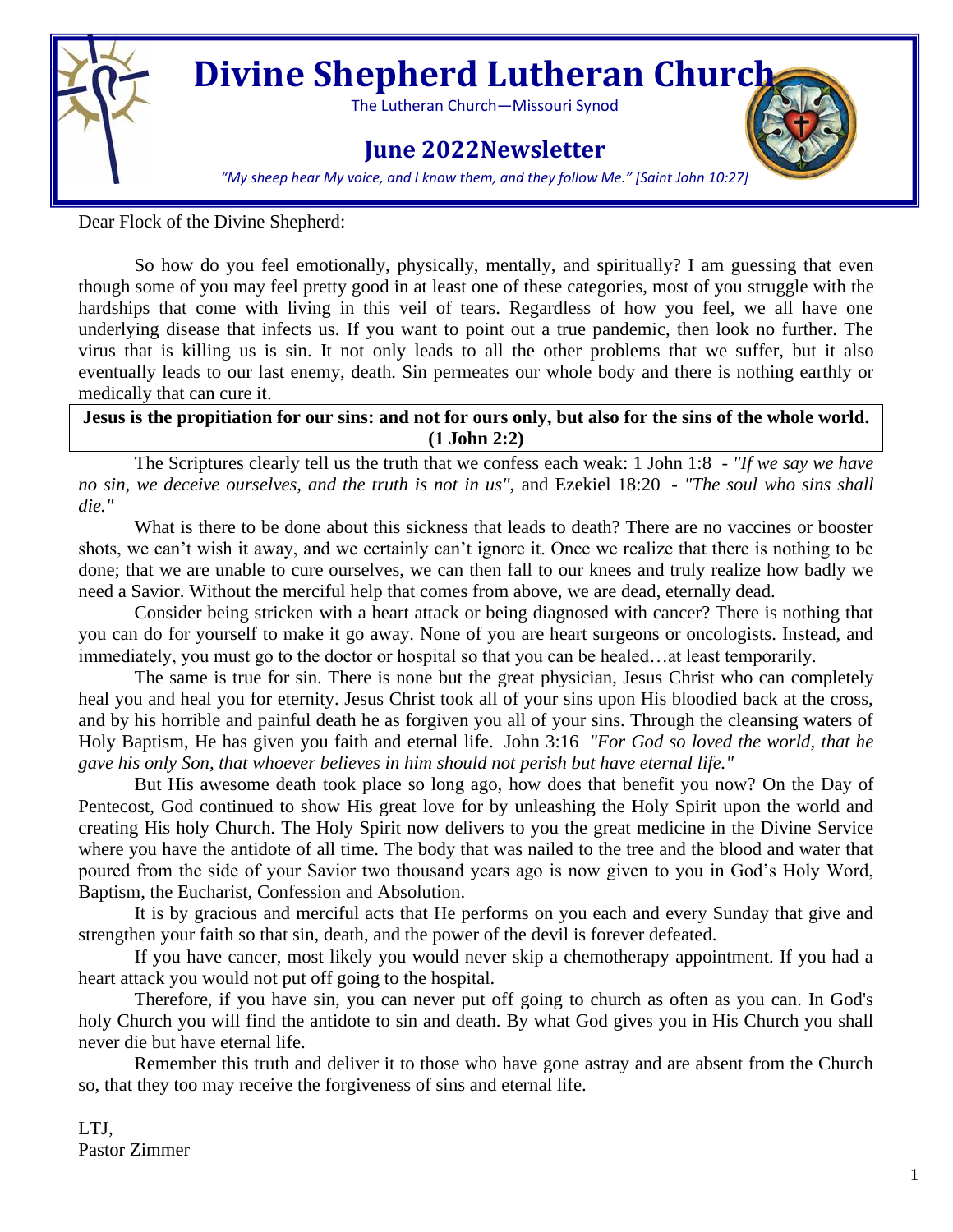## **The 2nd Commandment & Christian Stewardship**

A steward is one who is entrusted with the management of something that belongs to another. As Christian stewards, we recognize that all we are and all we have come from God. Stewardship is not just about money or finances; it is about everything God entrusts to our care. We are to manage everything for His purposes. In the Second Commandment we are reminded that we have the privilege and responsibility of managing God's name.

*The Second Commandment*

*You shall not misuse the name of the Lord your God.*

*What does this mean?*

*We should fear and love God so that we do not curse, swear, use satanic arts, lie or deceive by His name, but call upon it in every trouble, pray, praise, and give thanks.*



Charles Arand writes in Rooted in the Faith, "The other commandments are closely connected to the First. In fact, they are so closely connected that it would be proper to think of them as nine commentaries on the First Commandment. Or we could say that the First Commandment is lived out in nine different ways. Trust in God is the foundation for keeping the rest of the commandments". One of the ways the First Commandment is lived out is by using God's name in the way He intended.

We are stewards of our tongue and our lips. What we say is important, especially what we say about our Heavenly Father and the Savior who gave His life for us. Raymond Olson writes in Stewards Appointed, "The man who is called to be a Christian steward is entrusted with the name of God. Great issues are involved in keeping this name an honored and respected one in the earth. This is no trivial trust, but one to which a man may well devote his fullest and finest capacities...It is important, for the sake of the steward himself, that the name of God is not taken in vain. It is important in his whole relationship to God that every part of God's revelation concerning Himself shall be continually remembered and reverently considered. If he uses God's name without respect, it is a proof that something serious has happened in his own attitude toward the One whose steward he is...On the other hand, to give honor and strength and glory to God's name, is to give Him the proper place of attention and reverence".

Another aspect of the Second Commandment is that since we, as Christian stewards, are entrusted with God's name we must be dedicated to the truth about God. We learn the truth about God by hearing and studying His Word. In Heart, Soul, and Money, Craig Blomberg says, "I have discovered that many Christians today are not willfully choosing to be disobedient to the Scriptures in the area of financial stewardship. They merely are unaware of the Bible's teaching on the topic". The same could be said about every other area of Christian discipleship. David Pratt, in Radical, puts it in stronger terms, "I am convinced that we as Christ followers in American churches have embraced values and ideas that are not only unbiblical but that actually contradict the gospel we claim to believe". Our responsibility as faithful stewards is to know what God says and to know what the world says and then to discern the difference and obey God rather than men.

Martin Marty concludes his discussion of the Second Commandment in The Hidden Discipline with these words, "Watch God's language, because it is the language of love designed to help man. 'Call upon Me in the day of trouble,' invites God. 'At the name of Jesus every knee should bow,' said an ancient Christian hymn. Jesus kept His Father's name intact, unimpaired, treasured; it signified the divine presence. He spoke a new language of love. At a place called the Place of a Skull He died to keep the name's holiness inviolate, its love spreading. The community of those who witnessed His resurrection called themselves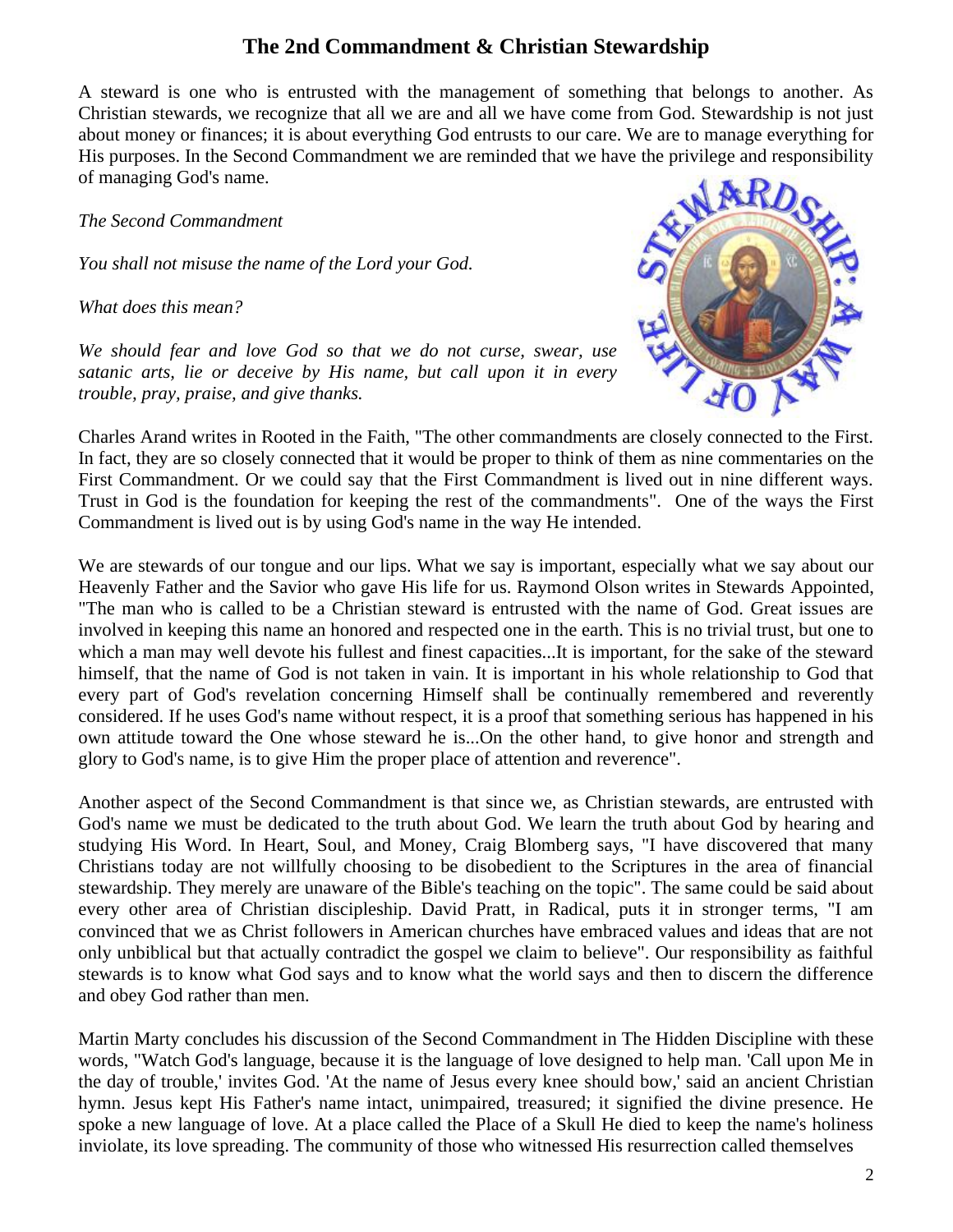the adopted. They belonged; they, too, were sons. It has always seemed good for some to watch over the use of the family name". We are Christians. We are stewards of the family name. We take every opportunity to praise God's name and use it as He desires.

#### **Suggested Reading for Stewardship Champions**

The Calling: Live a Life of Significance by Kurt Senske. Dr. Senske provides a helpful tool for the Christian steward. Dr. Senske writes, "To live a life of significance is, above all, a spiritual undertaking. In this undertaking, we can employ certain strategies of our twenty-first-century world, integrating biblical wisdom with secular research to optimize our unique gifts from God. In the process, our days are transformed from the drudgery of repetition, frustration, and heartbreak, to lives marked by integrity and intention. Our lives, if they are to be truly significant, must flow from our Christian faith" (page 7). The Calling is published by Concordia Publishing House.

*\*\*\*\*\*\*\*\*\*\*\*\*\*\*\*\*\*\*\*\*\*\*\*\*\*\*\*\*\*\*\*\*\*\*\*\*\*\*\*\*\*\*\*\*\*\*\*\*\*\*\*\*\*\*\*\*\*\*\*\*\*\*\*\*\*\*\*\*\*\*\*\*\*\*\*\*\*\*\*\*\*\*\*\*\**



*Week of June 5-11*

Sun, Jun 5, 9:00 am Divine Service Sun, Jun 5, 10:15 am Fellowship Sun, Jun 5, 10:30 am Bible Study Sun, Jun 5, Noon-3 pm Drop Off Mon, Jun 6, 4-7:00 pm Drop Off Tue, Jun 7, 4-7:00 pm Drop Off Wed, Jun 8, 4-7:00 pm Drop off Thu, Jun 9, 3-7:00 pm Rummage Sale Fri, Jun 10, 9am-2pm Rummage Sale Sat, Jun 11, 9am-1pm Rummage Sale Sat, Jun 11, 1pm - ?? Pack up

#### **Week of June 12-18**

Sun, Jun 12, 9:00 am Divine Service Sun, Jun 12, 10:15 am Fellowship Sun, Jun 12, 10:30 am Bible Study Mon, Jun 12, 7:00 pm Elders Meeting

#### **Week of Jun 19-25**

Sun, Jun 19, 9:00 am Preaching & Prayers Sun, Jun 19, 10:00 am Fellowship Mon, Jun 20, 7:00 pm Council Meeting

#### **Week of Jun 26-30**

Sun, Jun 26, 9:00 am Divine Service Sun, Jun 26, 10:15 am Fellowship Sun, Jun 26, 10:30 am Bible Study

#### **June Birthdays**

- 05 Jim Bingenheimer
- 06 Colleen Donaldson
- 13 Emily Pruett
- 16 Bradley Learnahan
- 19 Aubrey Learnahan
- 23 Scott Collins

#### **June Baptismal Anniversaries**

- 03 Ron Ruisz
- 16 Jesse Pape



#### **June Wedding Anniversary**

22 Ted & Ruth Ogden

#### **Altar Flowers**



The 2022 flower charts are posted. This is a wonderful way to help beautify God's house, tar celebrate a birthday or anniversary, or remember a

departed loved one. Traditionally red flowers are used for Pentecost, If you would like to contribute flowers to help beautify the sanctuary on a Lord's Day, please add your name to any open Sunday on the flower charts. Ruth Ogden will do two altar bouquets for **\$30**. **Karen** will contact you to get your flower request, and a brief note to place in the worship bulletin. When the worship service is over, you are welcome to take your bouquets home.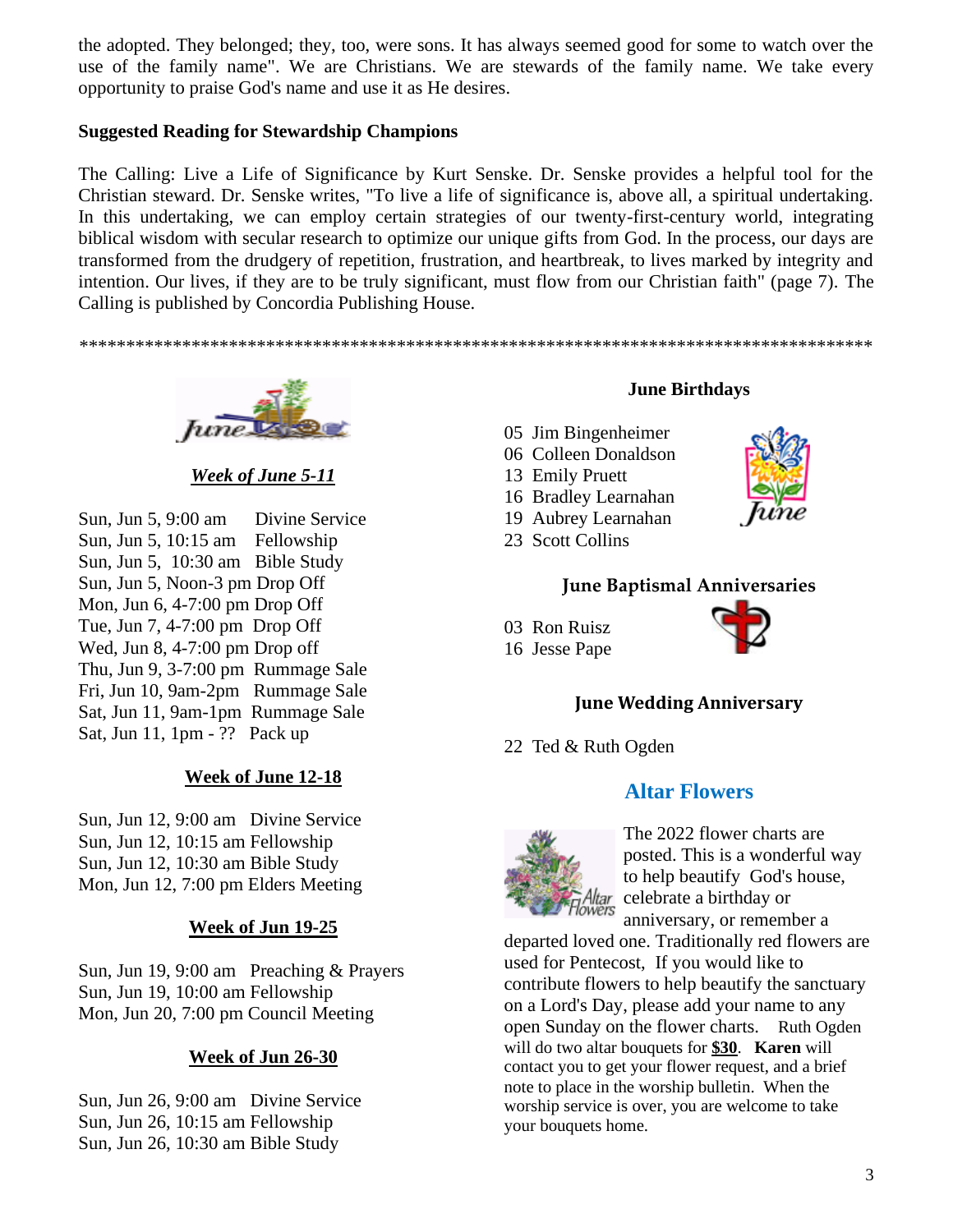## **Ladies Aid**

Rummage sale items may be dropped off:

- June 5, Noon  $-3:00$  pm
- June 6, 7,  $8 4:00 7:00$  pm



#### **Please do not drop off large items in Luther Hall until the week of the**

**sale**. We appreciate receiving all the items by Wednesday. It is very

difficult to sort any items after the sale begins.

Sale dates are:

- Thursday June 9,  $3:00$  am  $-7:00$  pm
- Friday, June 10, 9:00 am 2:00 pm
- Saturday June 11, 9:00 am 1:00 pm

Helpers are needed on "drop-off" days, sale days, and on Saturday after 1:00 pm to help pack up the things that do not sell. The un-sold items will be taken to Am Vets.

Large items, coats and certain clothing will be priced individually. Smaller items that can fit into a grocery bag will be \$5.00 per bag or priced individually if you only want a couple of small items

Being a volunteer is a great way to get to know other members of the congregation. Join us, members or not, for some great fun and a way to help the congregation and various church projects.

Wine/Chocolate social will be returning in September, look for more information in upcoming newsletters/ bulletins.

## **Prayer Chain**



**S**everal members are part of a church prayer chain. If you (men or women) would like to join them in praying for our congregation's special needs,  $\sqrt{\frac{1}{N}}$  please contact Bobbie Light at **630-251-7860**

## **Important Phone Numbers**

**Church office: 630-759-5300 Pastor Zimmer: 630-759-5300 Prayer Chain: 630-251-7860 (Bobbie Light) Newsletter info: 630-759-3188 (Karen Moritz**) (due June 27)



Shop with Scrip cards are available throughout the year for everyday expenses and gifts for any special occasion Next order date is **June 19** . Pre**-**purchased cards are available after Sunday services and forms are on the bookcase in Luther Hall. These cards make many of the Ladies Aid projects possible, and best of all they do not cost members anything beyond the face-value amount. Script pays us to use their service. What is more, many of these cards can be reloaded so you do not have to continually buy new cards.

*Your Organization:* Divine Shepherd Lutheran Church – Manna *Your Coordinator:* **Lisa Cruz** 630-636-6359 • [dslcmanna@yahoo.com](mailto:dslcmanna@yahoo.com%20%20shopwithscrip.com)  [shopwithscrip.com](mailto:dslcmanna@yahoo.com%20%20shopwithscrip.com) *Your Enrollment Code:* B2LD2C7A55973

## **Amazon Smile**

Go to [smile.amazon.com,](http://smile.amazon.com/) select Divine Shepherd Lutheran Church in Bolingbrook as your charitable organization begin each of your purchases at [smile.amazon.com,](http://smile.amazon.com/) and Amazon will do the rest. Our congregation will receive 0.5% of every Amazon Smile purchase made.

## **Follow Us on Facebook**

Follow us on social media to keep up to date with church happenings and events, find a variety of new and old congregational photos, and read inspirational posts and quotes from Holy Scripture, the Lutheran Confessions, and various Christians throughout the centuries.

Facebook: [fb.me/DSLCbolingbrook](http://fb.me/DSLCbolingbrook) Twitter: @dslc60440



Directing Choice Dollars is a great way for eligible Thrivent members to show support for what matters most to them. Thank you to everyone who donated their choice dollars – Divine Shepherd received over \$1,300 since the first of the year.